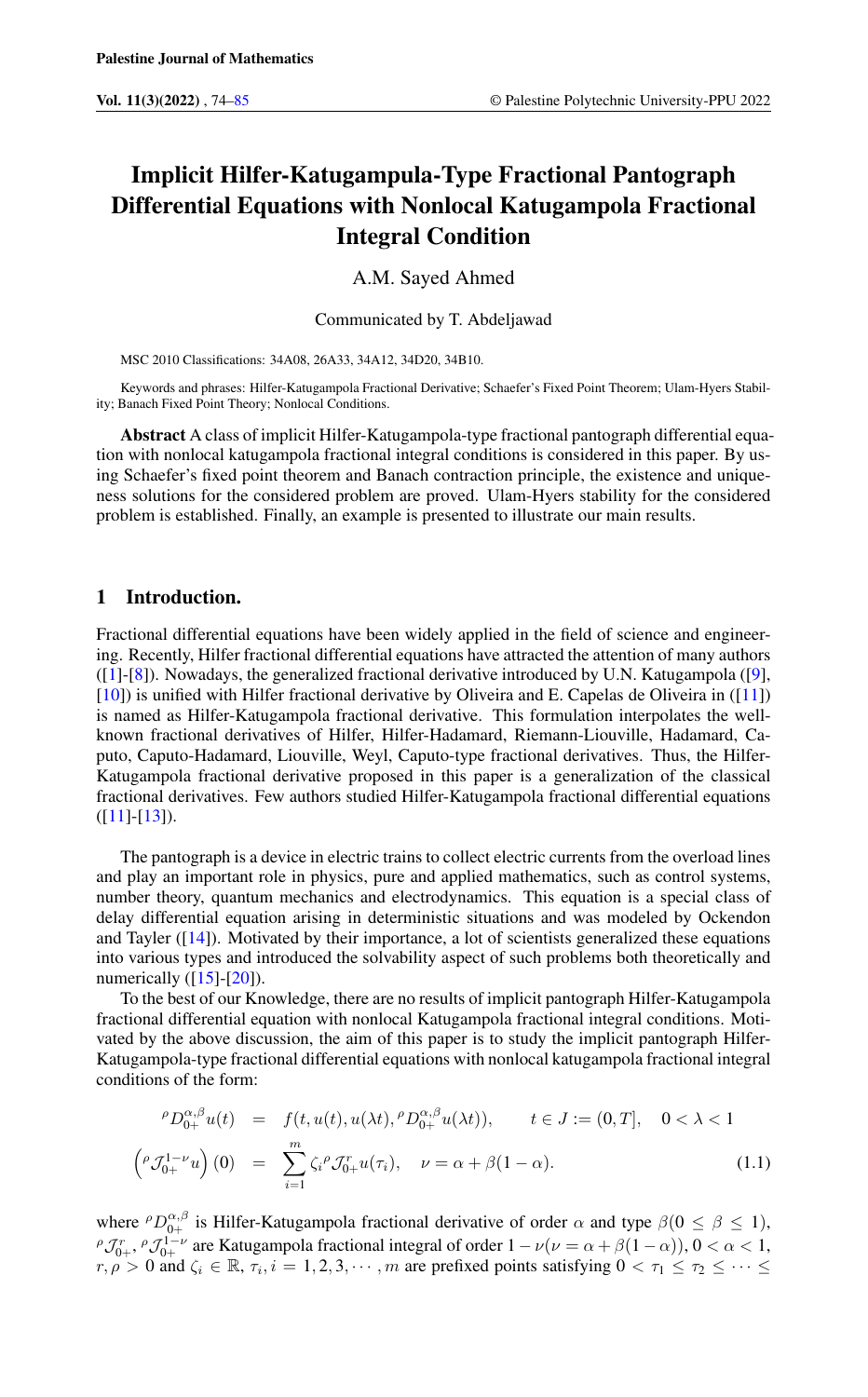$\tau_m < T$ . Here we let  $\mathfrak{X}$  is a Banach space,  $f : J \times \mathfrak{X} \times \mathfrak{X} \times \mathfrak{X} \to \mathfrak{X}$  is a given continuous function. In addition, the nonlocal Katugampola fractional integral condition  $(\rho \mathcal{J}_{0+}^{1-\nu} u)(0) =$  $\sum_{i=1}^{m} \zeta_i^{\rho} \mathcal{J}_{0+}^{r} u(\tau_i)$  generalized the following initial condition:

• If  $r \to 0$ , the initial condition reduces to multi-point nonlocal condition.

and in physics problems yields better effect than the initial conditions  $(\rho \mathcal{J}_{0+}^{1-\nu} u)(0) = u_0$ , (see,  $([21]).$  $([21]).$  $([21]).$ 

The outline of this paper is organized as follows: In section 2 recalls some basic definitions and lemmas. In section 3, the existence and uniqueness of solutions for equation [\(1.1\)](#page-0-0) are established. stability analysis results are discussed in section 4. The last section contains an example to illustrate our main results.

## 2 Preliminary.

Let  $\rho > 0$  and  $0 \leq \nu < 1$ .

- (i) Let  $\mathcal{C}(J, \mathfrak{X})$  be a Banach space of all continuous functions u from J into X.
- (ii) Let  $C_{1-\nu,\rho}(J,\mathfrak{X})$  is a weighted space defined by

$$
\mathcal{C}_{1-\nu,\rho}(J,\mathfrak{X}):=\left\{u:J\to\mathfrak{X}:\left(\frac{t^{\rho}}{\rho}\right)^{1-\nu}u(t)\in\mathcal{C}(J,\mathfrak{X})\right\}.
$$

with the norm

$$
||u||_{\mathcal{C}_{1-\nu,\rho}} := \left\| \left(\frac{t^{\rho}}{\rho}\right)^{1-\nu} u(t) \right\|_{\mathcal{C}} = \sup_{t \in J} \left| \left(\frac{t^{\rho}}{\rho}\right)^{1-\nu} u(t) \right|.
$$

<span id="page-1-0"></span>**Definition 2.1.** ([\[9\]](#page-11-1)) Let  $\alpha, c \in \mathbb{R}$  with  $\alpha > 0$  and  $\varphi \in X_c^p(a, b)$ , where  $\varphi \in X_c^p(a, b)$  consists of those complex-valued Lebesgue measurable functions. The generalized left-sided fractional integral is defined by

$$
\left({}^{\rho}\mathcal{J}_{0+}^{\alpha}\varphi\right)(t)=\frac{\rho^{1-\alpha}}{\Gamma(\alpha)}\int_{0}^{t}\frac{s^{\rho-1}\varphi(s)}{(t^{\rho}-s^{\rho})^{1-\alpha}}ds,\quad t>0.
$$

where  $\Gamma(\cdot)$  is the gamma function and the corresponding generalized (Katugampola) left-sided fractional derivative  $^{\rho}D_{0+}^{\alpha}$  is defined by

$$
\left({}^{\rho}D_{0+}^{\alpha}\varphi\right)(t) = \frac{\rho^{\alpha-n+1}}{\Gamma(n-\alpha)} \left(t^{1-\rho}\frac{d}{dt}\right)^n \int_0^t \frac{s^{\rho-1}\varphi(s)}{(t^{\rho}-s^{\rho})^{\alpha-n+1}}ds, \quad t>0.
$$

**Lemma 2.2.** *(*[\[22\]](#page-11-9)*)* Let  $\mathfrak{X}$  *be a Banach space and*  $\varpi : \mathfrak{X} \to \mathfrak{X}$  *is a continuous and compact mapping. If,*

$$
E = \{ u \in \mathfrak{X} : u = \gamma \varpi(u) \quad for \quad some \quad \gamma \in [0, 1] \}
$$

*is a bounded set, then*  $\varpi$  *has a fixed point.* 

<span id="page-1-1"></span>Lemma 2.3. *([\[11\]](#page-11-3)) For the generalized (Katugampola) left-sided fractional integral and derivative, the following properties are satisfied:*

*(i) The semigroup property*

$$
\left({}^{\rho}\mathcal{J}_{0+}^{\alpha \ \rho}\mathcal{J}_{0+}^{\beta}\varphi\right)(t) = \left({}^{\rho}\mathcal{J}_{0+}^{\alpha+\beta}\varphi\right)(t).
$$

- *(ii) For*  $\alpha > 0$ ,  ${}^{\rho} \mathcal{J}_{0+}^{\alpha}$  *maps*  $\mathcal{C}(J, \mathfrak{X})$  *into*  $\mathcal{C}(J, \mathfrak{X})$ *.*
- (*iii*) Let  $\alpha > 0$ , and  $0 \le \nu < 1$ , then  $^{\rho} \mathcal{J}_{0+}^{\alpha}$  is bounded from  $\mathcal{C}_{\nu,\rho}(J,\mathfrak{X})$  into  $\mathcal{C}_{\nu,\rho}(J,\mathfrak{X})$ .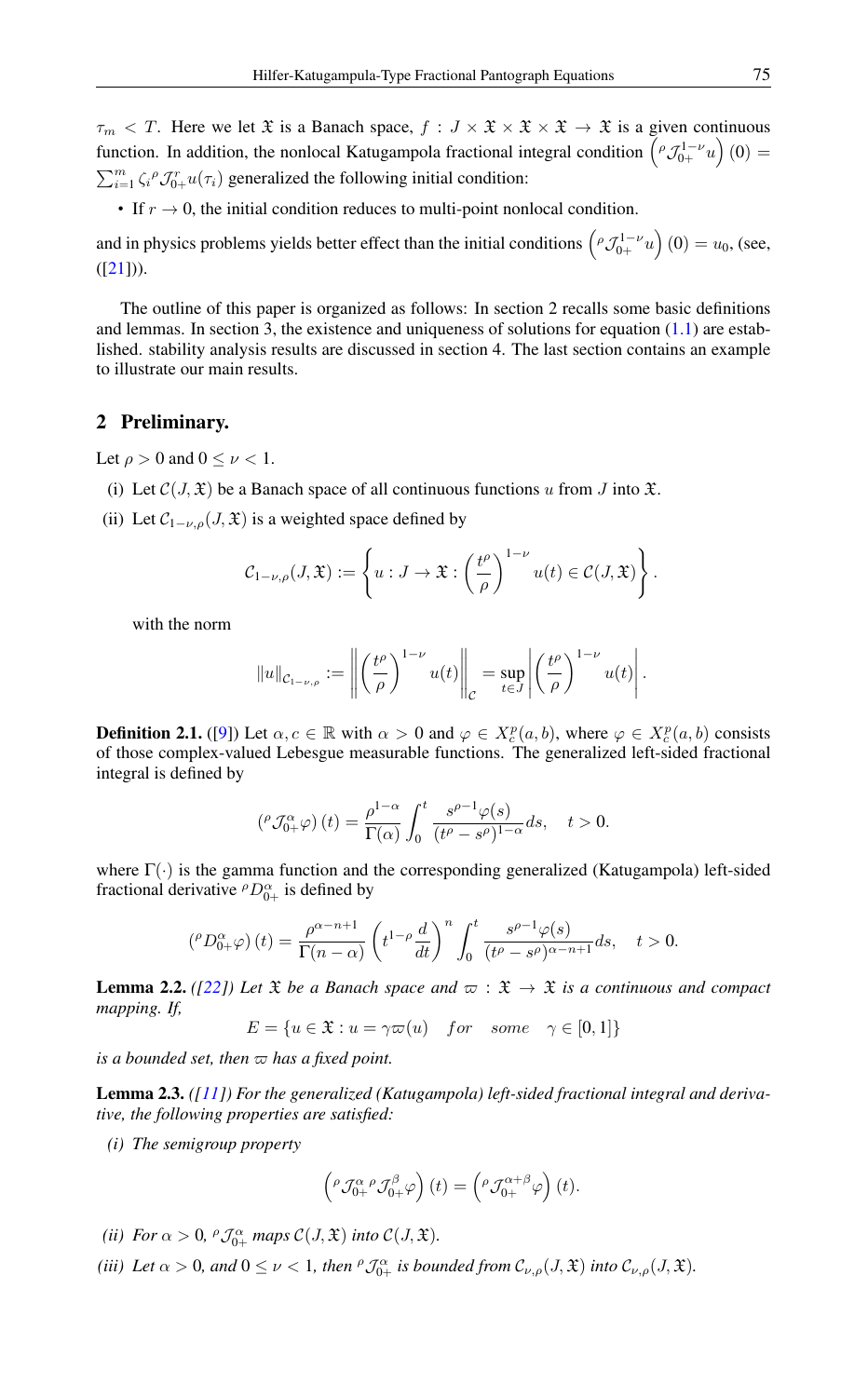*(iv) Let*  $\alpha > 0$ *, and*  $0 \le \nu < 1$ *, and*  $\varphi \in C_{\nu}(J, \mathfrak{X})$ *. Then* 

$$
\left({}^{\rho}D_{0+}^{\alpha}{}^{\rho}\mathcal{J}_{0+}^{\alpha}\varphi\right)(t)=\varphi(t)
$$

(*v*) Let  $0 < \alpha < 1$ , and  $0 \le \nu < 1$ . If  $\varphi \in C_{\nu}(J,\mathfrak{X})$  and  $^{\rho} \mathcal{J}_{0+}^{1-\alpha} \varphi \in C_{\nu}^{1}(J,\mathfrak{X})$ , then

$$
\left({}^{\rho}\mathcal{J}_{0+}^{\alpha}{}^{\rho}D_{0+}^{\alpha}\varphi\right)(t)=\varphi(t)-\frac{{}^{\rho}\mathcal{J}_{0+}^{1-\alpha}\varphi(0)}{\Gamma(\alpha)}\left(\frac{t^{\rho}}{\rho}\right)^{\alpha-1}
$$

<span id="page-2-0"></span>**Definition 2.4** ( $[11]$ , $[12]$ ). The Hilfer-Katugampola fractional derivative with respect to t, with  $\rho > 0$ , is defined by

$$
\left({}^{\rho}D_{0\pm}^{\alpha,\beta}u\right)(t) = \left(\pm {}^{\rho}\mathcal{J}_{0\pm}^{\beta(1-\alpha)}\delta_{\rho}{}^{\rho}\mathcal{J}_{0\pm}^{(1-\beta)(1-\alpha)}\right)(t)
$$
\n(2.1)

.

where  $\delta_{\rho} = \left(t^{\rho-1} \frac{d}{dt}\right)$ .

(i) The operator  ${}^{\rho}D_{0+}^{\alpha,\beta}$  can be written as

$$
{}^{\rho}D_{0+}^{\alpha,\beta} = {}^{\rho}\mathcal{J}_{0+}^{\beta(1-\alpha)}\delta_{\rho}{}^{\rho}\mathcal{J}_{0+}^{1-\nu} = {}^{\rho}\mathcal{J}_{0+}^{\beta(1-\alpha)\rho}D_{0+}^{\nu}
$$

where  $\nu = \alpha + \beta(1 - \alpha)$ .

In order to solve our problem, the following spaces are presented:

$$
\mathcal{C}_{1-\nu,\rho}^{\alpha,\beta}(J,\mathfrak{X}):=\{u(t)\in\mathcal{C}_{1-\nu,\rho}(J,\mathfrak{X}),{}^{\rho}D_{0+}^{\alpha,\beta}u(\cdot)\in\mathcal{C}_{1-\nu,\rho}(J,\mathfrak{X})\}.
$$

and

$$
\mathcal{C}_{1-\nu,\rho}^{\nu}(J,\mathfrak{X}):=\{u(t)\in \mathcal{C}_{1-\nu,\rho}(J,\mathfrak{X}), {}^{\rho}D_{0+}^{\nu}u(\cdot)\in \mathcal{C}_{1-\nu,\rho}(J,\mathfrak{X})\}.
$$

It is obvious that

$$
\mathcal{C}^{\nu}_{1-\nu,\rho}(J,\mathfrak{X})\subset \mathcal{C}^{\alpha,\beta}_{1-\nu,\rho}(J,\mathfrak{X}).
$$

**Lemma 2.5.** *([\[11\]](#page-11-3))* Let  $0 < \alpha < 1, 0 \le \beta \le 1, 0 \le \nu < 1$  and  $\nu = \alpha + \beta(1 - \alpha)$ *. If*  $u \in \mathcal{C}_{\nu,\rho}(J,\mathfrak{X})$ *, then* 

$$
\begin{array}{rcl}\n\ ^{\rho }\mathcal{J}_{0+}^{\nu }\rho D_{0+}^{\nu }u(\cdot ) & = & \ ^{\rho }\mathcal{J}_{0+}^{\alpha }\rho D_{0+}^{\alpha \beta }u(\cdot ).\\
^{\rho }D_{0+}^{\nu }\rho \mathcal{J}_{0+}^{\alpha }u(\cdot ) & = & \ ^{\rho }D_{0+}^{\beta (1-\alpha )}u(\cdot ).\end{array}
$$

**Lemma 2.6.** *([\[11\]](#page-11-3))* Assume that  $\alpha > 0$ ,  $0 \le \nu < 1$ ,  $\rho > 0$  and  $u \in C_{\nu,\rho}(J,\mathfrak{X})$ *). If*  $\nu < \alpha$ *, then* 

$$
\left({}^{\rho}\mathcal{J}^{\alpha}_{0+}u\right)(0)=\lim_{t\rightarrow0^{+}}\left({}^{\rho}\mathcal{J}^{\alpha}_{0+}u\right)(t)=0.
$$

<span id="page-2-1"></span>**Lemma 2.7** ([\[11\]](#page-11-3),[\[12\]](#page-11-10)). *Let*  $0 < \alpha < 1, 0 \le \beta \le 1, 0 \le \nu < 1, \nu = \alpha + \beta(1 - \alpha)$ *, and assume that*  $f(t, u(t)) \in C_{1-\nu,\rho}(J, \mathfrak{X})$  *for any*  $u \in C_{1-\nu,\rho}(J, \mathfrak{X})$ *. A function*  $u \in C_{1-\nu,\rho}^{\nu}(J, \mathfrak{X})$  *is a solution of fractional IVP*

$$
\rho D_{0+}^{\alpha,\beta} u(t) = f(t, u(t)), \quad 0 < \alpha < 1, 0 \le \beta \le 1,
$$
  

$$
\left( \rho \mathcal{J}_{0+}^{1-\nu} u \right)(0) = c, \quad \gamma = \alpha + \beta(1-\alpha), c \in \mathbb{R}.
$$

*if and only if* u *satisfies the following second kind Volterra fractional integral equation:*

$$
u(t) = \frac{c}{\Gamma(\nu)} \left(\frac{t^{\rho}}{\rho}\right)^{\nu-1} + \frac{1}{\Gamma(\alpha)} \int_0^t \left(\frac{t^{\rho} - s^{\rho}}{\rho}\right)^{\alpha-1} s^{\rho-1} f(s, u(s)) ds, \quad t > 0.
$$

<span id="page-2-2"></span>**Lemma 2.8.** *([\[11\]](#page-11-3)) Let*  $t > 0$ ,  ${}^{\rho} \mathcal{J}_{0+}^{\alpha}$  *and*  ${}^{\rho}D_{0+}^{\alpha}$  *as defined in Definitions [\(2.1,](#page-1-0) [2.4\)](#page-2-0). Then for*  $\alpha \geq 0$ ,  $\beta > 0$ , we have

$$
\left({}^{\rho}\mathcal{J}_{0+}^{\alpha}\left(\frac{t^{\rho}}{\rho}\right)^{\beta-1}\right)(t)=\frac{\Gamma(\beta)}{\Gamma(\alpha+\beta)}\left(\frac{t^{\rho}}{\rho}\right)^{\alpha+\beta-1}
$$

*and for*  $0 < \alpha < 1$ *,* 

$$
\left({}^{\rho}D_{0+}^{\alpha}\left(\frac{t^{\rho}}{\rho}\right)^{\alpha-1}\right)(t)=0.
$$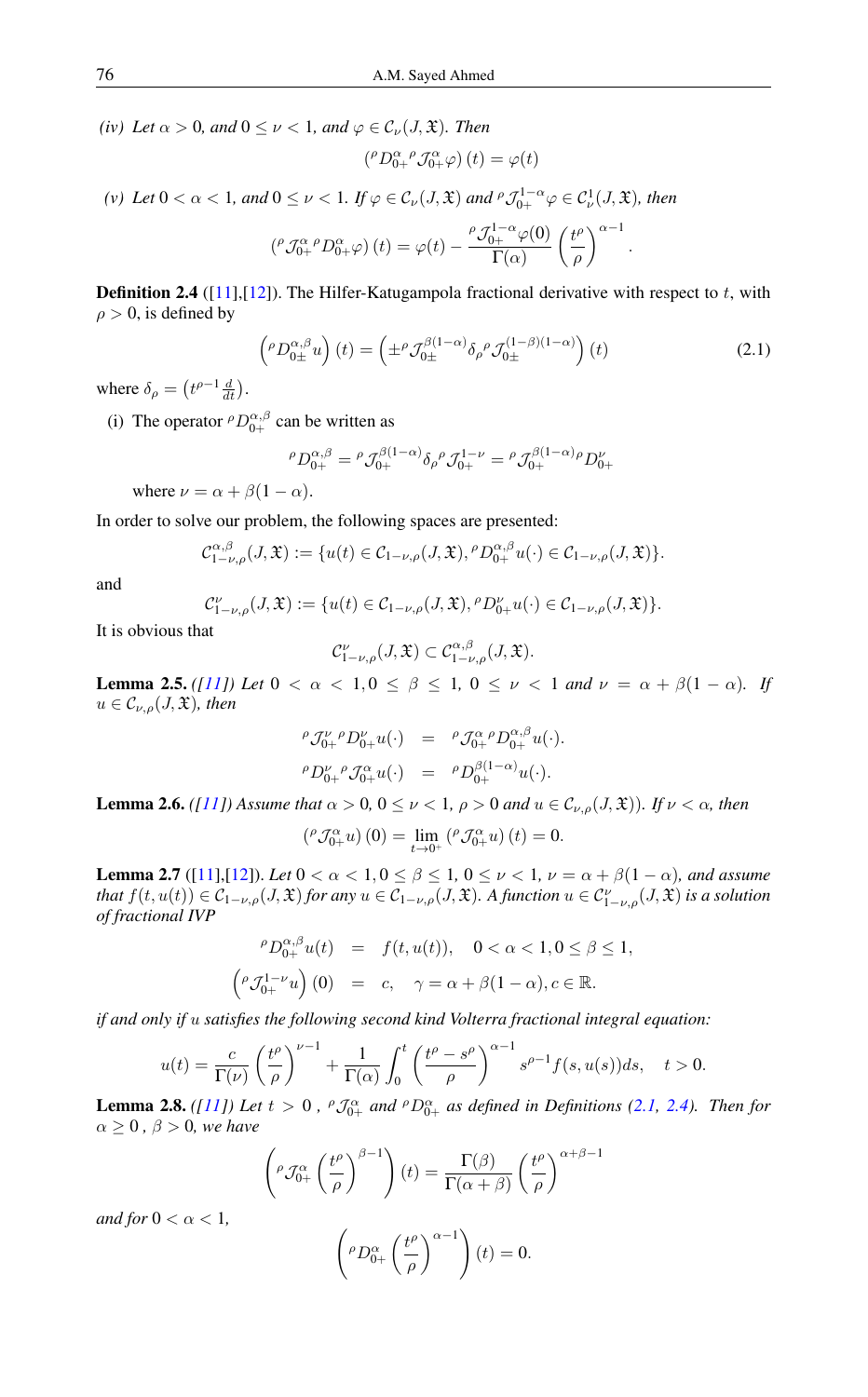<span id="page-3-3"></span>**Lemma 2.9.** *Let*  $0 < \alpha < 1, 0 \le \beta \le 1, 0 \le \nu < 1$ , and assume that  $f(t, u(t), u(\lambda t), {^{\rho}D}_{0+}^{\alpha,\beta}u(\lambda t)) \in$  $\mathcal{C}_{1-\nu,\rho}(J,\mathfrak{X})$  for any  $u \in \mathcal{C}_{1-\nu,\rho}(J,\mathfrak{X})$ . If  $u \in \mathcal{C}_{1-\nu,\rho}^{\nu}(J,\mathfrak{X})$  then u satisfies the problem  $(1.1)$  if *and only if* u *satisfies the following mixed-type Volterra fractional integral equation:*

<span id="page-3-2"></span>
$$
u(t) = \frac{\Psi \Gamma(\nu + r)}{\Gamma(\nu)\Gamma(\alpha + r)} \left(\frac{t^{\rho}}{\rho}\right)^{\nu - 1} \sum_{i=1}^{m} \zeta_i \int_0^{\tau_i} \left(\frac{\tau_i^{\rho} - s^{\rho}}{\rho}\right)^{\alpha + r - 1} s^{\rho - 1} \mathbb{K}_u(s) ds + \frac{1}{\Gamma(\alpha)} \int_0^t \left(\frac{t^{\rho} - s^{\rho}}{\rho}\right)^{\alpha - 1} s^{\rho - 1} \mathbb{K}_u(s) ds.
$$
 (2.2)

*Where*

$$
\Psi := \frac{1}{\Gamma(\nu + r) - \sum_{i=1}^{m} \zeta_i \left(\frac{\tau_i^{\rho}}{\rho}\right)^{r+\nu-1}}, \quad \Gamma(\nu + r) \neq \sum_{i=1}^{m} \zeta_i \left(\frac{\tau_i^{\rho}}{\rho}\right)^{r+\nu-1}
$$

*and for simplicity, we take*

$$
\mathbb{K}_u(t) := {}^{\rho}D_{0+}^{\alpha,\beta}u(t) = f(t, u(t), u(\lambda t), \mathbb{K}_u(t)).
$$

*Proof.* Firstly, we will prove the necessary condition. According to Lemma [2.3](#page-1-1) and Lemma [2.7,](#page-2-1) a solution of the problem  $(1.1)$  can be expressed by

<span id="page-3-1"></span>
$$
u(t) = \frac{\left(\rho \mathcal{J}_{0+}^{1-\nu} u\right)(0)}{\Gamma(\nu)} \left(\frac{t^{\rho}}{\rho}\right)^{\nu-1} + \frac{1}{\Gamma(\alpha)} \int_0^t \left(\frac{t^{\rho} - s^{\rho}}{\rho}\right)^{\alpha-1} s^{\rho-1} f(s, u(s), u(\lambda s), \mathbb{K}_u(s)) ds \qquad (2.3)
$$

Next, we substitute  $t = \tau_i$  and multiply both sides by  $\zeta_i$ , we can write

<span id="page-3-0"></span>
$$
\zeta_i u(\tau_i) = \frac{\left(\rho \mathcal{J}_{0+}^{1-\nu} u\right)(0)}{\Gamma(\nu)} \zeta_i \left(\frac{\tau_i^{\rho}}{\rho}\right)^{\nu-1} + \frac{1}{\Gamma(\alpha)} \zeta_i \int_0^{\tau_i} \left(\frac{\tau_i^{\rho} - s^{\rho}}{\rho}\right)^{\alpha-1} s^{\rho-1} f(s, u(s), u(\lambda s), \mathbb{K}_u(s)) ds \quad (2.4)
$$

Now, applying  ${}^{\rho} \mathcal{J}_{0+}^r$  to both sides of Equation [\(2.4\)](#page-3-0) and using Lemma [2.3](#page-1-1) and Lemma [2.8,](#page-2-2) we have

$$
\rho \mathcal{J}_{0+}^r \zeta_i u(\tau_i) = \frac{\left(\rho \mathcal{J}_{0+}^{1-\nu} u\right)(0)}{\Gamma(\nu+r)} \zeta_i \left(\frac{\tau_i^{\rho}}{\rho}\right)^{r+\nu-1} + \frac{1}{\Gamma(\alpha+r)} \zeta_i \int_0^{\tau_i} \left(\frac{\tau_i^{\rho} - s^{\rho}}{\rho}\right)^{\alpha+r-1} s^{\rho-1} \mathbb{K}_u(s) ds.
$$

which implies that

$$
\sum_{i=1}^{m} \rho \mathcal{J}_{0+}^{r} \zeta_i u(\tau_i) = \frac{\left(\rho \mathcal{J}_{0+}^{1-\nu} u\right)(0)}{\Gamma(\nu+r)} \sum_{i=1}^{m} \zeta_i \left(\frac{\tau_i^{\rho}}{\rho}\right)^{r+\nu-1} + \frac{1}{\Gamma(\alpha+r)} \sum_{i=1}^{m} \zeta_i \int_0^{\tau_i} \left(\frac{\tau_i^{\rho} - s^{\rho}}{\rho}\right)^{\alpha+r-1} s^{\rho-1} \mathbb{K}_u(s) ds.
$$

thus, we get

$$
\begin{array}{rcl}\n\left({}^{\rho}\mathcal{J}_{0+}^{1-\nu}u\right)(0) & = & \frac{\left({}^{\rho}\mathcal{J}_{0+}^{1-\nu}u\right)(0)}{\Gamma(\nu+r)} \sum_{i=1}^{m} \zeta_i \left(\frac{\tau_i^{\rho}}{\rho}\right)^{r+\nu-1} \\
& & + \frac{1}{\Gamma(\alpha+r)} \sum_{i=1}^{m} \zeta_i \int_0^{\tau_i} \left(\frac{\tau_i^{\rho} - s^{\rho}}{\rho}\right)^{\alpha+r-1} s^{\rho-1} \mathbb{K}_u(s) ds.\n\end{array}
$$

.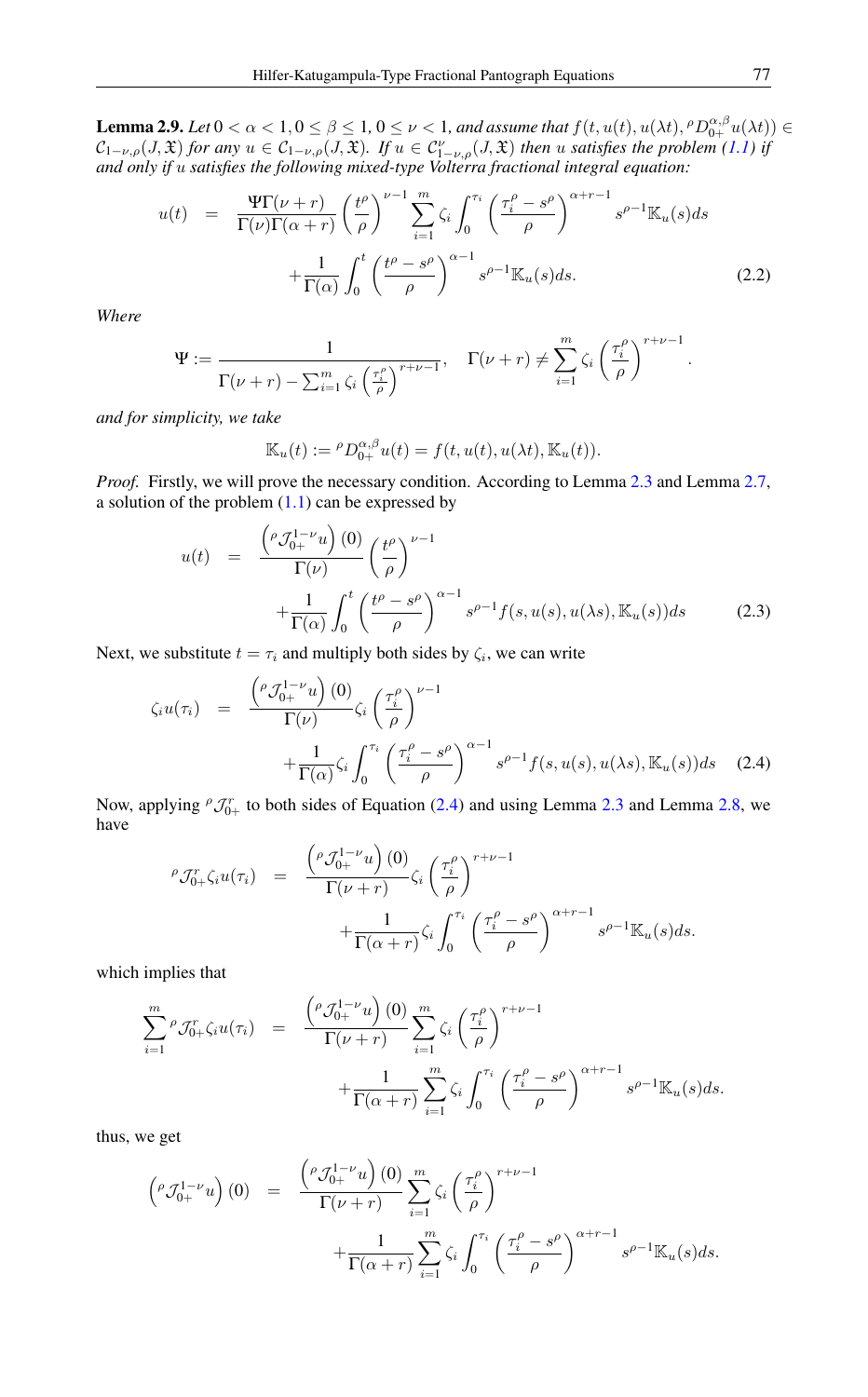which implies that

$$
\frac{1}{\Gamma(\alpha+r)} \sum_{i=1}^{m} \zeta_i \int_0^{\tau_i} \left(\frac{\tau_i^{\rho} - s^{\rho}}{\rho}\right)^{\alpha+r-1} s^{\rho-1} \mathbb{K}_u(s) ds.
$$

$$
= \left(1 - \frac{1}{\Gamma(\nu+r)} \sum_{i=1}^{m} \zeta_i \left(\frac{\tau_i^{\rho}}{\rho}\right)^{r+\nu-1}\right) \left(\rho \mathcal{J}_{0+}^{1-\nu} u\right) (0)
$$

$$
= \frac{1}{\Psi \Gamma(\nu+r)}
$$

<span id="page-4-0"></span>thus,

$$
\left(^{\rho}\mathcal{J}_{0+}^{1-\nu}u\right)(0) = \frac{\Psi\Gamma(\nu+r)}{\Gamma(\nu)\Gamma(\alpha+r)} \left(\frac{t^{\rho}}{\rho}\right)^{\nu-1} \sum_{i=1}^{m} \zeta_i \int_0^{\tau_i} \left(\frac{\tau_i^{\rho} - s^{\rho}}{\rho}\right)^{\alpha+r-1} s^{\rho-1} \mathbb{K}_u(s) ds \quad (2.5)
$$

Substituting [\(2.5\)](#page-4-0) in [\(2.3\)](#page-3-1), we obtain [\(2.2\)](#page-3-2). Secondly, let  $u \in C_{1-\nu,\rho}^{\nu}(J,\mathfrak{X})$  satisfies the mixed-type integral equation [\(2.2\)](#page-3-2), then we prove that u satisfies [\(1.1\)](#page-0-0). By applying  ${}^{\rho}D_{0+}^{\nu}$  on both sides of [\(2.2\)](#page-3-2) and using Lemma [2.3](#page-1-1) and Lemma [2.8,](#page-2-2) we get

<span id="page-4-1"></span>
$$
\rho_{D_{0+}^{\nu}u(t)} = \rho_{D_{0+}^{\nu}}\left(\frac{\Psi\Gamma(\nu+r)}{\Gamma(\nu)\Gamma(\alpha+r)}\left(\frac{t^{\rho}}{\rho}\right)^{\nu-1}\sum_{i=1}^{m}\zeta_{i}\int_{0}^{\tau_{i}}\left(\frac{\tau_{i}^{\rho}-s^{\rho}}{\rho}\right)^{\alpha+r-1}s^{\rho-1}\mathbb{K}_{u}(s)ds\right)
$$

$$
+\rho_{D_{0+}^{\nu}}\left(\frac{1}{\Gamma(\alpha)}\int_{0}^{t}\left(\frac{t^{\rho}-s^{\rho}}{\rho}\right)^{\alpha-1}s^{\rho-1}\mathbb{K}_{u}(s)ds\right)
$$

$$
=\rho_{D_{0+}^{\beta(1-\alpha)}}f(t,u(t),u(\lambda t),\rho_{D_{0+}^{\alpha,\beta}}u(\lambda t)).
$$
(2.6)

Since  ${}^{\rho}D_{0+}^{\alpha,\beta}u \in \mathcal{C}_{1-\nu,\rho}(J,\mathfrak{X})$ , then by definition of  $\mathcal{C}_{1-\nu,\rho}^{\nu}(J,\mathfrak{X})$  and by using Equation [\(2.6\)](#page-4-1), we have

$$
{}^{\rho}D_{0+}^{\beta(1-\alpha)}f = \delta_{\rho}{}^{\rho}\mathcal{J}_{0+}^{1-\beta(1-\alpha)}f \in \mathcal{C}_{1-\nu,\rho}(J,\mathfrak{X}).\tag{2.7}
$$

For every  $f \in C_{1-\nu,\rho}(J,\mathfrak{X})$  it is clear that  $^{\rho} \mathcal{J}_{0+}^{1-\beta(1-\alpha)} f \in C_{1-\nu,\rho}(J,\mathfrak{X})$ , which implies that  $^{\rho} \mathcal{J}_{0+}^{1-\beta(1-\alpha)} f \in$  $\mathcal{C}_{1-\nu,\rho}^1(J,\mathfrak{X})$ . Therefore f and  $^{\rho}\mathcal{J}_{0+}^{1-\beta(1-\alpha)}$  f satisfy conditions of Lemma [2.3.](#page-1-1) Applying  $^{\rho}\mathcal{J}_{0+}^{\beta(1-\alpha)}$  on both sides of Equation  $(2.6)$ , we can obtain

$$
\rho \mathcal{J}_{0+}^{\beta(1-\alpha)\rho} D_{0+}^{\nu} f = \rho \mathcal{J}_{0+}^{\beta(1-\alpha)\rho} D_{0+}^{\beta(1-\alpha)} \mathbb{K}_u(t)
$$
  

$$
= \mathbb{K}_u(t) - \frac{\left(\rho \mathcal{J}_{0+}^{1-\beta(1-\alpha)} \mathbb{K}_u\right)(0)}{\Gamma(\beta(1-\alpha))} \left(\frac{t^{\rho}}{\rho}\right)^{\beta(1-\alpha)-1}
$$
  

$$
= f(t, u(t), u(\lambda t), {}^{\rho}D_{0+}^{\alpha,\beta}u(\lambda t)).
$$

By applying  ${}^{\rho} \mathcal{J}_{0+}^{1-\nu}$  on both sides of the Equation [\(2.2\)](#page-3-2), we get

$$
\begin{array}{rcl}\n\left({}^{\rho}\mathcal{J}_{0+}^{1-\nu}u\right)(t) & = & \, {}^{\rho}\mathcal{J}_{0+}^{1-\nu}\left(\frac{\Psi\Gamma(\nu+r)}{\Gamma(\nu)\Gamma(\alpha+r)}\left(\frac{t^{\rho}}{\rho}\right)^{\nu-1}\sum_{i=1}^{m}\zeta_{i}\int_{0}^{\tau_{i}}\left(\frac{\tau_{i}^{\rho}-s^{\rho}}{\rho}\right)^{\alpha+r-1}s^{\rho-1}\mathbb{K}_{u}(s)ds\right) \\
& & \,+{}^{\rho}\mathcal{J}_{0+}^{1-\nu}\left(\frac{1}{\Gamma(\alpha)}\int_{0}^{t}\left(\frac{t^{\rho}-s^{\rho}}{\rho}\right)^{\alpha-1}s^{\rho-1}\mathbb{K}_{u}(s)ds\right).\n\end{array}
$$

since,  $1 - \nu < 1 - \beta(1 - \alpha)$ , then

$$
\begin{array}{rcl}\n\left({}^{\rho}\mathcal{J}_{0+}^{1-\nu}u\right)(t) & = & \frac{\Psi\Gamma(\nu+r)}{\Gamma(\alpha+r)}\sum_{i=1}^{m}\zeta_{i}\int_{0}^{\tau_{i}}\left(\frac{\tau_{i}^{\rho}-s^{\rho}}{\rho}\right)^{\alpha+r-1}s^{\rho-1}\mathbb{K}_{u}(s)ds\\
& & +{}^{\rho}\mathcal{J}_{0+}^{1-\beta(1-\alpha)}\mathbb{K}_{u}(t).\n\end{array}
$$

taking the limit as  $t \to 0^+$  yields

$$
\left({}^{\rho}\mathcal{J}_{0+}^{1-\nu}u\right)(0)=\frac{\Psi\Gamma(\nu+r)}{\Gamma(\alpha+r)}\sum_{i=1}^{m}\zeta_{i}\int_{0}^{\tau_{i}}\left(\frac{\tau_{i}^{\rho}-s^{\rho}}{\rho}\right)^{\alpha+r-1}s^{\rho-1}\mathbb{K}_{u}(s)ds
$$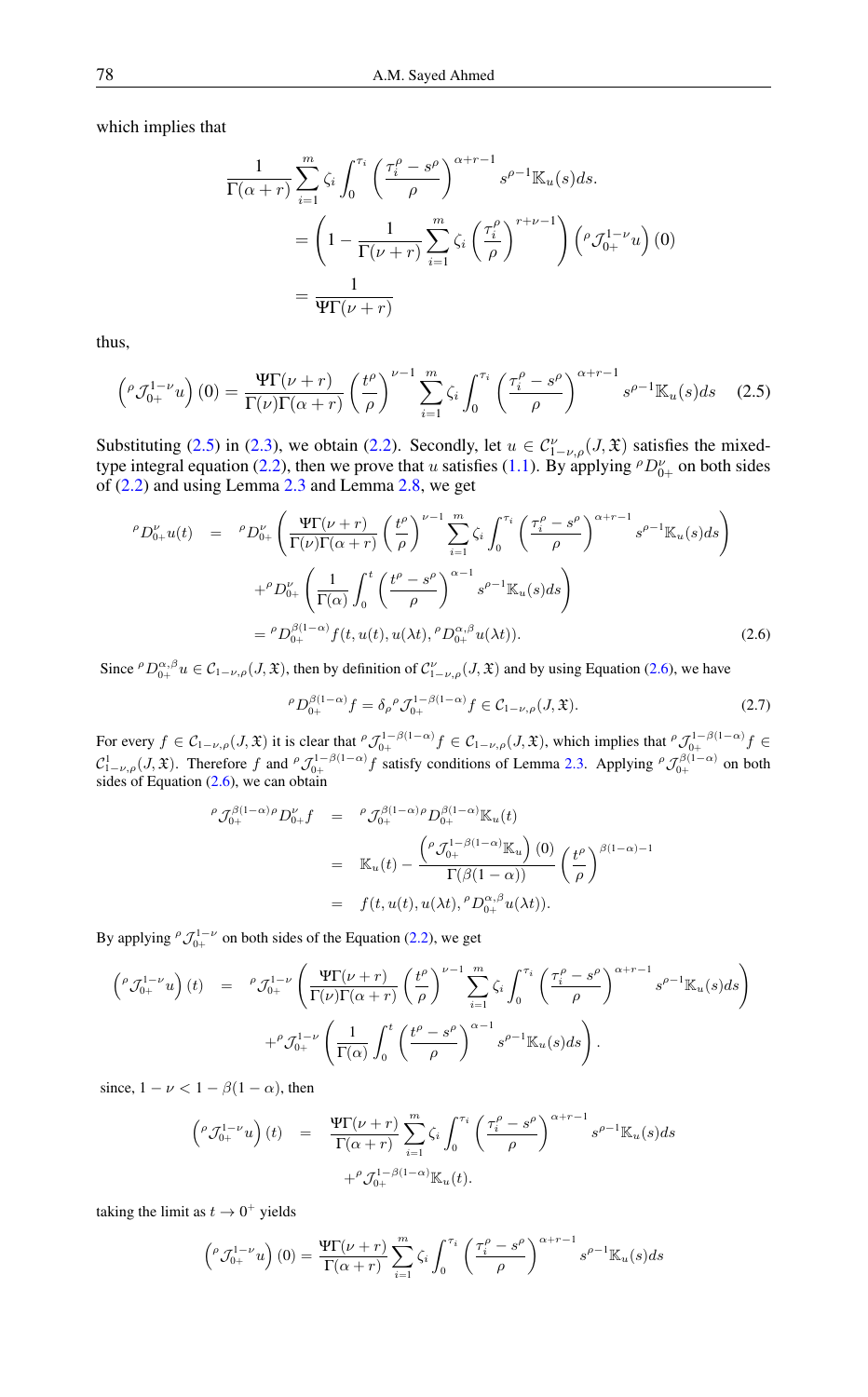Using the substitution  $t = \tau_i$  and multiplying through by  $\zeta_i$  in [\(2.2\)](#page-3-2), we have

<span id="page-5-0"></span>
$$
\zeta_i u(\tau_i) = \frac{\Psi \Gamma(\nu + r)}{\Gamma(\nu) \Gamma(\alpha + r)} \zeta_i \left(\frac{\tau_i^{\rho}}{\rho}\right)^{\nu - 1} \sum_{i=1}^m \zeta_i \int_0^{\tau_i} \left(\frac{\tau_i^{\rho} - s^{\rho}}{\rho}\right)^{\alpha + r - 1} s^{\rho - 1} \mathbb{K}_u(s) ds + \frac{1}{\Gamma(\alpha)} \zeta_i \int_0^{\tau_i} \left(\frac{\tau_i^{\rho} - s^{\rho}}{\rho}\right)^{\alpha - 1} s^{\rho - 1} \mathbb{K}_u(s) ds.
$$
 (2.8)

Applying  ${}^{\rho} \mathcal{J}_{0+}^r$  to both sides of [\(2.8\)](#page-5-0), we get

$$
\rho \mathcal{J}_{0+}^r \zeta_i u(\tau_i) = \frac{\Psi}{\Gamma(\alpha+r)} \zeta_i \left(\frac{\tau_i^{\rho}}{\rho}\right)^{r+\nu-1} \sum_{i=1}^m \zeta_i \int_0^{\tau_i} \left(\frac{\tau_i^{\rho} - s^{\rho}}{\rho}\right)^{\alpha+r-1} s^{\rho-1} \mathbb{K}_u(s) ds + \frac{1}{\Gamma(\alpha+r)} \zeta_i \int_0^{\tau_i} \left(\frac{\tau_i^{\rho} - s^{\rho}}{\rho}\right)^{r+\alpha-1} s^{\rho-1} \mathbb{K}_u(s) ds.
$$

which implies

$$
\sum_{i=1}^{m} \rho \mathcal{J}_{0+}^{r} \zeta_{i} u(\tau_{i}) = \frac{\Psi}{\Gamma(\alpha+r)} \sum_{i=1}^{m} \zeta_{i} \left(\frac{\tau_{i}^{\rho}}{\rho}\right)^{r+\nu-1} \sum_{i=1}^{m} \zeta_{i} \int_{0}^{\tau_{i}} \left(\frac{\tau_{i}^{\rho} - s^{\rho}}{\rho}\right)^{\alpha+r-1} s^{\rho-1} \mathbb{K}_{u}(s) ds \n+ \frac{1}{\Gamma(\alpha+r)} \sum_{i=1}^{m} \zeta_{i} \int_{0}^{\tau_{i}} \left(\frac{\tau_{i}^{\rho} - s^{\rho}}{\rho}\right)^{r+\alpha-1} s^{\rho-1} \mathbb{K}_{u}(s) ds \n= \left(\Psi \sum_{i=1}^{m} \zeta_{i} \left(\frac{\tau_{i}^{\rho}}{\rho}\right)^{r+\nu-1} + 1\right) \frac{1}{\Gamma(\alpha+r)} \sum_{i=1}^{m} \zeta_{i} \int_{0}^{\tau_{i}} \left(\frac{\tau_{i}^{\rho} - s^{\rho}}{\rho}\right)^{\alpha+r-1} s^{\rho-1} \mathbb{K}_{u}(s) ds.
$$

and then we can easily see that

$$
\left({}^{\rho}\mathcal{J}_{0+}^{1-\nu}u\right)(0)=\sum_{i=1}^m{}^{\rho}\mathcal{J}_{0+}^r\zeta_iu(\tau_i).
$$

3 Existence and Uniqueness.

In order to prove our main results, we need the following assumptions:

H1. Let  $f: J \times \mathfrak{X} \times \mathfrak{X} \times \mathfrak{X} \to \mathfrak{X}$  be a function such that  $f \in \mathcal{C}_{1-\nu,\rho}(J,\mathfrak{X})$  for any  $u \in \mathcal{C}_{1-\nu,\rho}(J,\mathfrak{X})$ , and for  $t \in J$ ,  $u, v, \omega \in \mathfrak{X}$ , there exist  $\varrho, p, q, \chi \in \mathcal{C}_{1-\nu,\rho}(J,\mathfrak{X})$  such that

$$
|| f(t, u, v, \omega)|| \leq \varrho(t) + p(t) ||u(t)|| + q(t) ||v(t)|| + \chi(t) ||\omega(t)||.
$$

with

$$
\varrho^*=\sup_{t\in J}\varrho(t),\quad p^*=\sup_{t\in J}p(t),\quad q^*=\sup_{t\in J}q(t),\quad and\quad \chi^*=\sup_{t\in J}\chi(t)<1.
$$

H2. There exist constants  $K > 0, 0 < K^* < 1$  such that

$$
|| f(t, u_1, v_1, \omega_1) - f(t, u_2, v_2, \omega_2)|| \leq K (||u_1 - u_2|| + ||v_1 - v_2||) + K_1^* ||\omega_1 - \omega_2||.
$$

for any  $u_1, v_1, u_2, v_2, \omega_1, \omega_2 \in \mathfrak{X}$ .

H3. Suppose that the constant  $\Lambda$  satisfies the following estimate

$$
\Lambda := \frac{2K}{1-K^*} \left( \frac{\vert \Psi \vert \Gamma(\nu+r)B(\nu,\alpha+r)}{\Gamma(\nu)\Gamma(\alpha+r)} \sum_{i=1}^m \zeta_i \left( \frac{\tau_i^{\rho}}{\rho} \right)^{\alpha+r+\nu-1} + \frac{B(\nu,\alpha)}{\Gamma(\alpha)} \left( \frac{T^{\rho}}{\rho} \right)^{\alpha} \right) < 1.
$$

<span id="page-5-1"></span>Theorem 3.1. *Assume that* [H1] *is satisfied. Then problem [\(1.1\)](#page-0-0) has at least one solution in*  $C_{1-\nu,\rho}^{\nu}(J,\mathfrak{X})\subset \mathcal{C}_{1-\nu,\rho}^{\alpha,\beta}(J,\mathfrak{X}).$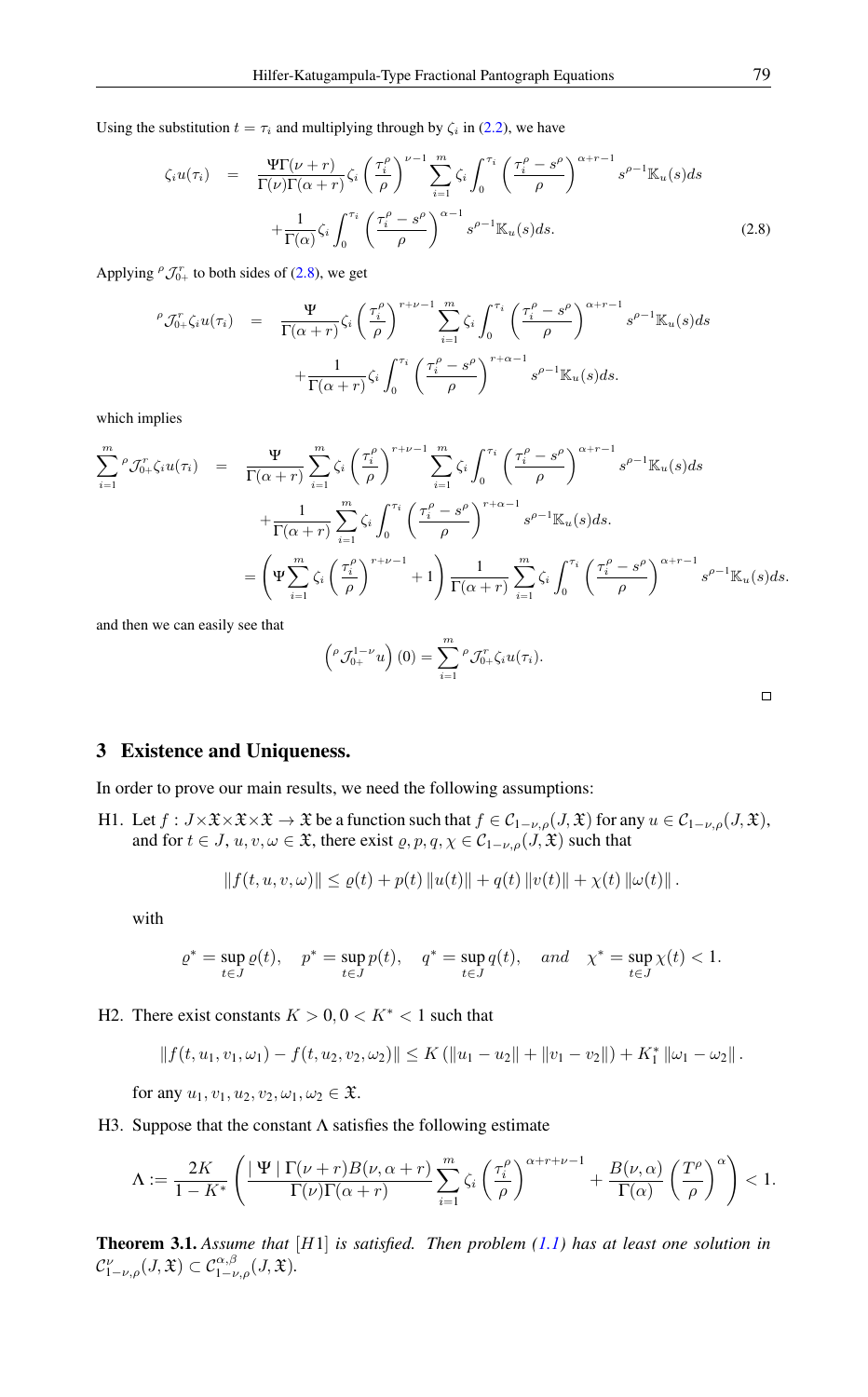*Proof.* Consider the well-defined operator  $N$  :  $C_{1-\nu,\rho}(J,\mathfrak{X}) \to C_{1-\nu,\rho}(J,\mathfrak{X})$  defined by

<span id="page-6-0"></span>
$$
N(u)(t) = \frac{\Psi \Gamma(\nu + r)}{\Gamma(\nu)\Gamma(\alpha + r)} \left(\frac{t^{\rho}}{\rho}\right)^{\nu - 1} \sum_{i=1}^{m} \zeta_{i} \int_{0}^{\tau_{i}} \left(\frac{\tau_{i}^{\rho} - s^{\rho}}{\rho}\right)^{\alpha + r - 1} s^{\rho - 1} \mathbb{K}_{u}(s) ds + \frac{1}{\Gamma(\alpha)} \int_{0}^{t} \left(\frac{t^{\rho} - s^{\rho}}{\rho}\right)^{\alpha - 1} s^{\rho - 1} \mathbb{K}_{u}(s) ds.
$$
 (3.1)

We will present the proof into several steps.

Step.1: The operator  $N$  is continuous.

Let  $u_m$  be a sequence such that  $u_m \to u$  in  $\mathcal{C}_{1-\nu,\rho}(J,\mathfrak{X})$ . Then for each  $t \in J$ , we have

$$
\left| \left( (Nu_m)(t) - (Nu)(t) \right) \left( t^{\rho} / \rho \right)^{1-\nu} \right| \leq \mathbb{V}_1 + \mathbb{V}_2,
$$

where

$$
\mathbb{V}_1 = \frac{|\Psi| \Gamma(\nu+r)}{\Gamma(\nu)\Gamma(\alpha+r)} \sum_{i=1}^m \zeta_i \int_0^{\tau_i} \left(\frac{\tau_i^{\rho} - s^{\rho}}{\rho}\right)^{\alpha+r-1} s^{\rho-1} | \mathbb{K}_{u_m}(s) - \mathbb{K}_u(s) | ds.
$$

and

$$
\mathbb{V}_2 = \frac{1}{\Gamma(\alpha)} \left(\frac{t^{\rho}}{\rho}\right)^{1-\nu} \int_0^t \left(\frac{t^{\rho} - s^{\rho}}{\rho}\right)^{\alpha-1} s^{\rho-1} \mid \mathbb{K}_{u_m}(s) - \mathbb{K}_u(s) \mid ds.
$$

hence,

$$
\mathbb{V}_1 \leq \frac{|\Psi| \Gamma(\nu+r)}{\Gamma(\nu)\Gamma(\alpha+r)} ||\mathbb{K}_{u_m}(\cdot) - \mathbb{K}_{u}(\cdot)||_{\mathcal{C}_{1-\nu,\rho}} \sum_{i=1}^m \zeta_i \int_0^{\tau_i} \left(\frac{\tau_i^{\rho} - s^{\rho}}{\rho}\right)^{\alpha+r-1} s^{\rho-1} \left(\frac{s^{\rho}}{\rho}\right)^{\nu-1} ds.
$$

and

$$
\mathbb{V}_2 \leq \frac{1}{\Gamma(\alpha)} \left(\frac{t^{\rho}}{\rho}\right)^{1-\nu} \|\mathbb{K}_{u_m}(\cdot) - \mathbb{K}_{u}(\cdot)\|_{\mathcal{C}_{1-\nu,\rho}} \int_0^t \left(\frac{t^{\rho} - s^{\rho}}{\rho}\right)^{\alpha-1} s^{\rho-1} \left(\frac{s^{\rho}}{\rho}\right)^{\nu-1} ds.
$$

therefore,

$$
\left| \left( (Nu_m)(t) - (Nu)(t) \right) (t^{\rho}/\rho)^{1-\nu} \right| \leq \Phi_1 \left\| \mathbb{K}_{u_m}(\cdot) - \mathbb{K}_{u}(\cdot) \right\|_{\mathcal{C}_{1-\nu,\rho}}
$$

where  $B(\cdot, \cdot)$  is the Beta function and

$$
\Phi_1 = \left(\frac{|\Psi| \Gamma(\nu+r)B(\nu,\alpha+r)}{\Gamma(\nu)\Gamma(\alpha+r)} \sum_{i=1}^m \zeta_i \left(\frac{\tau_i^{\rho}}{\rho}\right)^{\alpha+r+\nu-1} + \frac{B(\nu,\alpha)}{\Gamma(\alpha)} \left(\frac{T^{\rho}}{\rho}\right)^{\alpha}\right)
$$

Since f is continuous, this implies that  $\mathbb{K}_{u}(\cdot)$  is also continuous. Then we get

$$
||Nu_m-Nu||_{\mathcal{C}_{1-\nu,\rho}}\rightarrow 0\qquad ,m\rightarrow\infty.
$$

Step.2: The operator N maps bounded sets into bounded sets in  $C_{1-\nu,\rho}(J,\mathfrak{X})$ . Assume that  $\Theta_{\kappa} = \{ u \in C_{1-\nu,\rho}(J,\mathfrak{X}) : ||u||_{C_{1-\nu,\rho}} \}$ . Actually, it is suffices to show that for any  $\kappa > 0$ , there exists  $\vartheta > 0$  such that for any  $u \in \Theta_{\kappa}$ , we have  $\|Nu\|_{C_{1-\nu,\rho}} \leq \vartheta$ 

$$
\left| ((Nu)(t)) (t^{\rho}/\rho)^{1-\nu} \right| \leq \frac{|\Psi| \Gamma(\nu+r)}{\Gamma(\nu)\Gamma(\alpha+r)} \sum_{i=1}^{m} \zeta_i \int_0^{\tau_i} \left( \frac{\tau_i^{\rho} - s^{\rho}}{\rho} \right)^{\alpha+r-1} s^{\rho-1} | \mathbb{K}_u(s) | ds + \frac{1}{\Gamma(\alpha)} \left( \frac{t^{\rho}}{\rho} \right)^{1-\nu} \int_0^t \left( \frac{t^{\rho} - s^{\rho}}{\rho} \right)^{\alpha-1} s^{\rho-1} | \mathbb{K}_u(s) | ds.
$$

For simplicity, we put

$$
\mathcal{A} = \frac{|\Psi| \Gamma(\nu+r)}{\Gamma(\nu)\Gamma(\alpha+r)} \sum_{i=1}^{m} \zeta_i \int_0^{\tau_i} \left(\frac{\tau_i^{\rho} - s^{\rho}}{\rho}\right)^{\alpha+r-1} s^{\rho-1} | \mathbb{K}_u(s) | ds,
$$
  

$$
\mathcal{B} = \frac{1}{\Gamma(\alpha)} \left(\frac{t^{\rho}}{\rho}\right)^{1-\nu} \int_0^t \left(\frac{t^{\rho} - s^{\rho}}{\rho}\right)^{\alpha-1} s^{\rho-1} | \mathbb{K}_u(s) | ds.
$$

Now, by assumption  $[H1]$ , we get

$$
|\mathbb{K}_{u}(t)| = |f(t, u(t), u(\lambda t), \mathbb{K}_{u}(t))|
$$
  
\n
$$
\leq \varrho(t) + p(t) |u| + q(t) |u| + \chi(t) |\mathbb{K}_{u}(t)|
$$
  
\n
$$
\leq \frac{\varrho^{*} + (\varrho^{*} + q^{*}) |u|}{1 - \chi^{*}}
$$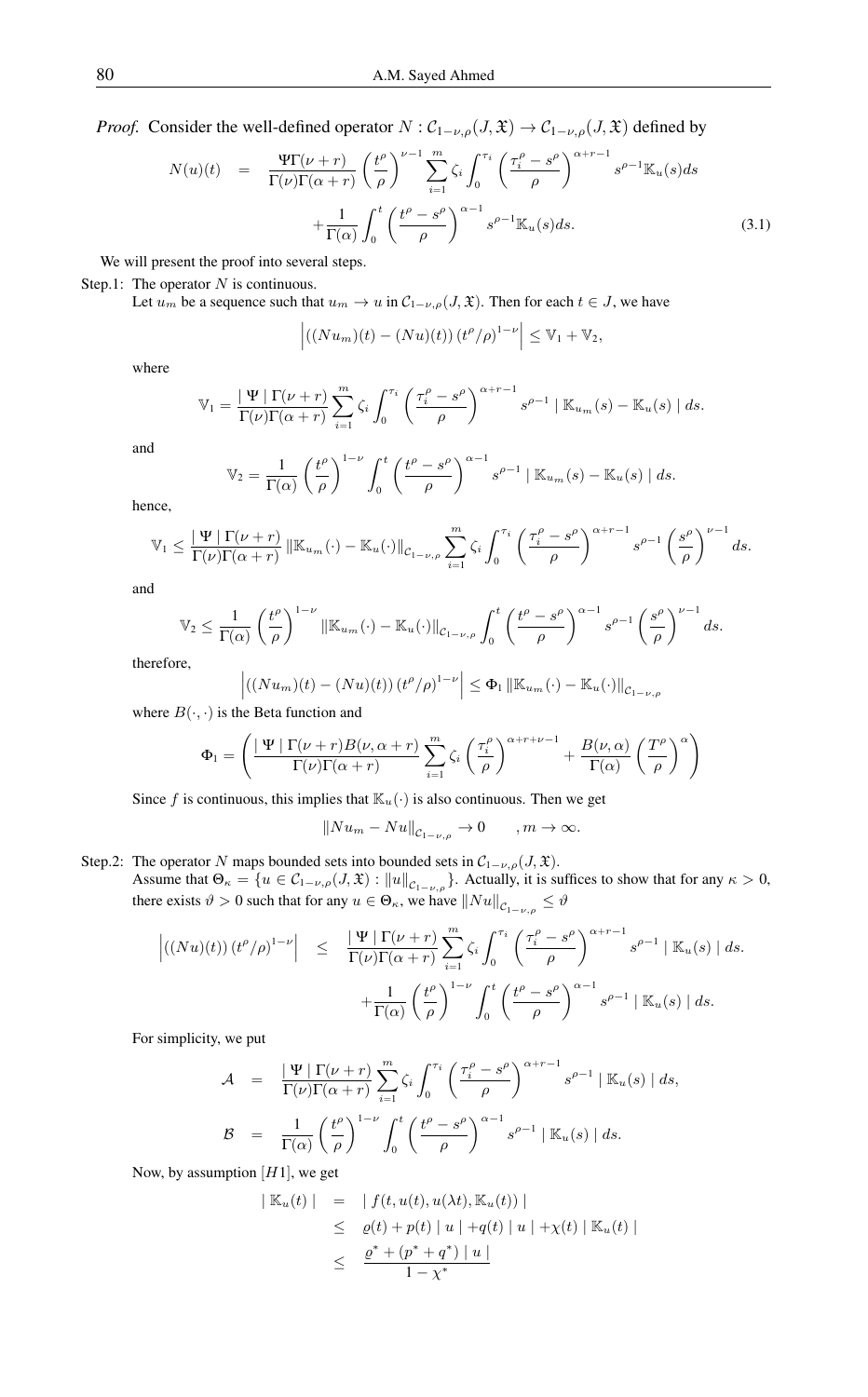then,

$$
\mathcal{A} \leq \frac{|\Psi| \Gamma(\nu+r)}{\Gamma(\nu)\Gamma(\alpha+r)} \sum_{i=1}^{m} \zeta_i \int_0^{\tau_i} \left( \frac{\tau_i^{\rho} - s^{\rho}}{\rho} \right)^{\alpha+r-1} s^{\rho-1} \left( \frac{\varrho^* + (\rho^* + q^*) |u|}{1 - \chi^*} \right) ds,
$$
  

$$
= \frac{|\Psi| \Gamma(\nu+r)}{\Gamma(\nu)(1 - \chi^*)} \left( \frac{\varrho^* \left( \frac{\tau_i^{\rho}}{\rho} \right)^{\alpha+r}}{\Gamma(\alpha+r+1)} + \frac{(\rho^* + q^*) \left( \frac{\tau_i^{\rho}}{\rho} \right)^{\alpha+r+\nu-1} B(\nu, \alpha+r) ||u||_{\mathcal{C}_{1-\nu,\rho}}}{\Gamma(\alpha+r)} \right).
$$

and

$$
\mathcal{B} \leq \frac{1}{\Gamma(\alpha)} \left(\frac{t^{\rho}}{\rho}\right)^{1-\nu} \int_0^t \left(\frac{t^{\rho} - s^{\rho}}{\rho}\right)^{\alpha-1} s^{\rho-1} \left(\frac{\varrho^* + (p^* + q^*) \mid u \mid}{1 - \chi^*}\right) ds.
$$

thus,

$$
\left| \left( (Nu)(t) \right) (t^{\rho}/\rho)^{1-\nu} \right| \leq \frac{\varrho^*}{1-\chi^*} \left( \frac{|\Psi| \Gamma(\nu+r)}{\Gamma(\nu)\Gamma(\alpha+r+1)} \sum_{i=1}^m \zeta_i \left( \frac{\tau_i^{\rho}}{\rho} \right)^{\alpha+r} + \frac{1}{\Gamma(\alpha+1)} \left( \frac{T^{\rho}}{\rho} \right)^{\alpha-\nu+1} \right) + \frac{(\rho^* + q^*)}{1-\chi^*} \Phi_1 \left\| u \right\|_{\mathcal{C}_{1-\nu,\rho}} := \vartheta.
$$

Step.3: The operator N maps bounded sets into equicontinuous set of  $C_{1-\nu,\rho}(J,\mathfrak{X})$ . Let  $t_1, t_2 \in J$  such that  $t_1 \geq t_2$ . Let  $u \in \Theta_{\kappa}$ , then

$$
\left| \left( (Nu)(t_1) - (Nu)(t_2) \right) (t^{\rho}/\rho)^{1-\nu} \right| \leq \left| \frac{1}{\Gamma(\alpha)} \left( \frac{t_1^{\rho}}{\rho} \right)^{1-\nu} \int_0^{t_1} \left( \frac{t_1^{\rho} - s^{\rho}}{\rho} \right)^{\alpha-1} s^{\rho-1} \mathbb{K}_u(s) ds - \frac{1}{\Gamma(\alpha)} \left( \frac{t_2^{\rho}}{\rho} \right)^{1-\nu} \int_0^{t_2} \left( \frac{t_2^{\rho} - s^{\rho}}{\rho} \right)^{\alpha-1} s^{\rho-1} \mathbb{K}_u(s) ds \right|
$$

$$
\left| \left( (Nu)(t_1) - (Nu)(t_2) \right) (t^{\rho}/\rho)^{1-\nu} \right| \leq \left| \frac{1}{\Gamma(\alpha)} \int_0^{t_1} \Phi_2 s^{\rho-1} \mathbb{K}_u(s) ds \right| + \left| \frac{1}{\Gamma(\alpha)} \left( \frac{t_2^{\rho}}{\rho} \right)^{1-\nu} \int_{t_1}^{t_2} \left( \frac{t_2^{\rho} - s^{\rho}}{\rho} \right)^{\alpha-1} s^{\rho-1} \mathbb{K}_u(s) ds \right|
$$

where

,

$$
\Phi_2 = \left( \left( \frac{t_1^{\rho}}{\rho} \right)^{1-\nu} \left( \frac{t_1^{\rho} - s^{\rho}}{\rho} \right)^{\alpha - 1} - \left( \frac{t_2^{\rho}}{\rho} \right)^{1-\nu} \left( \frac{t_2^{\rho} - s^{\rho}}{\rho} \right)^{\alpha - 1} \right)
$$

The right-hand side of the previous inequality tends to zero, as  $t_1 \rightarrow t_2$ . Consequently, from Step.1-Step.3, together with Arzela-Ascoli theorem, we can deduce that

$$
N:\mathcal{C}_{1-\nu,\rho}(J,\mathfrak{X})\to\mathcal{C}_{1-\nu,\rho}(J,\mathfrak{X})
$$

is a completely continuous.

Step.4: The set

$$
\Omega = \{ u \in C_{1-\nu,\rho}(J,\mathfrak{X}) : u = \varpi(Nu), 0 \le \varpi \le 1 \}
$$

is a bounded set. Let  $u \in \Omega$ ,  $u = \varpi(Nu)$  for some  $0 \leq \varpi \leq 1$ . Then, for each  $t \in J$ , we have

$$
u(t) = \varpi \left(\frac{\Psi \Gamma(\nu + r)}{\Gamma(\nu)\Gamma(\alpha + r)} \left(\frac{t^{\rho}}{\rho}\right)^{\nu - 1} \sum_{i=1}^{m} \zeta_{i} \int_{0}^{\tau_{i}} \left(\frac{\tau_{i}^{\rho} - s^{\rho}}{\rho}\right)^{\alpha + r - 1} s^{\rho - 1} \mathbb{K}_{u}(s) ds + \frac{1}{\Gamma(\alpha)} \int_{0}^{t} \left(\frac{t^{\rho} - s^{\rho}}{\rho}\right)^{\alpha - 1} s^{\rho - 1} \mathbb{K}_{u}(s) ds.
$$

It follows from assumption  $[H1]$ , that

$$
\left| u(t) \left( \frac{t^{\rho}}{\rho} \right)^{1-\nu} \right| \leq \left| (Nu)(t) \left( \frac{t^{\rho}}{\rho} \right)^{1-\nu} \right|
$$
  

$$
\leq \frac{\varrho^*}{1-\chi^*} \left( \frac{|\Psi| \Gamma(\nu+r)}{\Gamma(\nu)\Gamma(\alpha+r+1)} \sum_{i=1}^m \zeta_i \left( \frac{\tau_i^{\rho}}{\rho} \right)^{\alpha+r} + \frac{1}{\Gamma(\alpha+1)} \left( \frac{T^{\rho}}{\rho} \right)^{\alpha-\nu+1} \right)
$$
  

$$
+ \frac{(p^*+q^*)}{1-\chi^*} \Phi_1 ||u||_{\mathcal{C}_{1-\nu,\rho}}
$$
  

$$
< \infty.
$$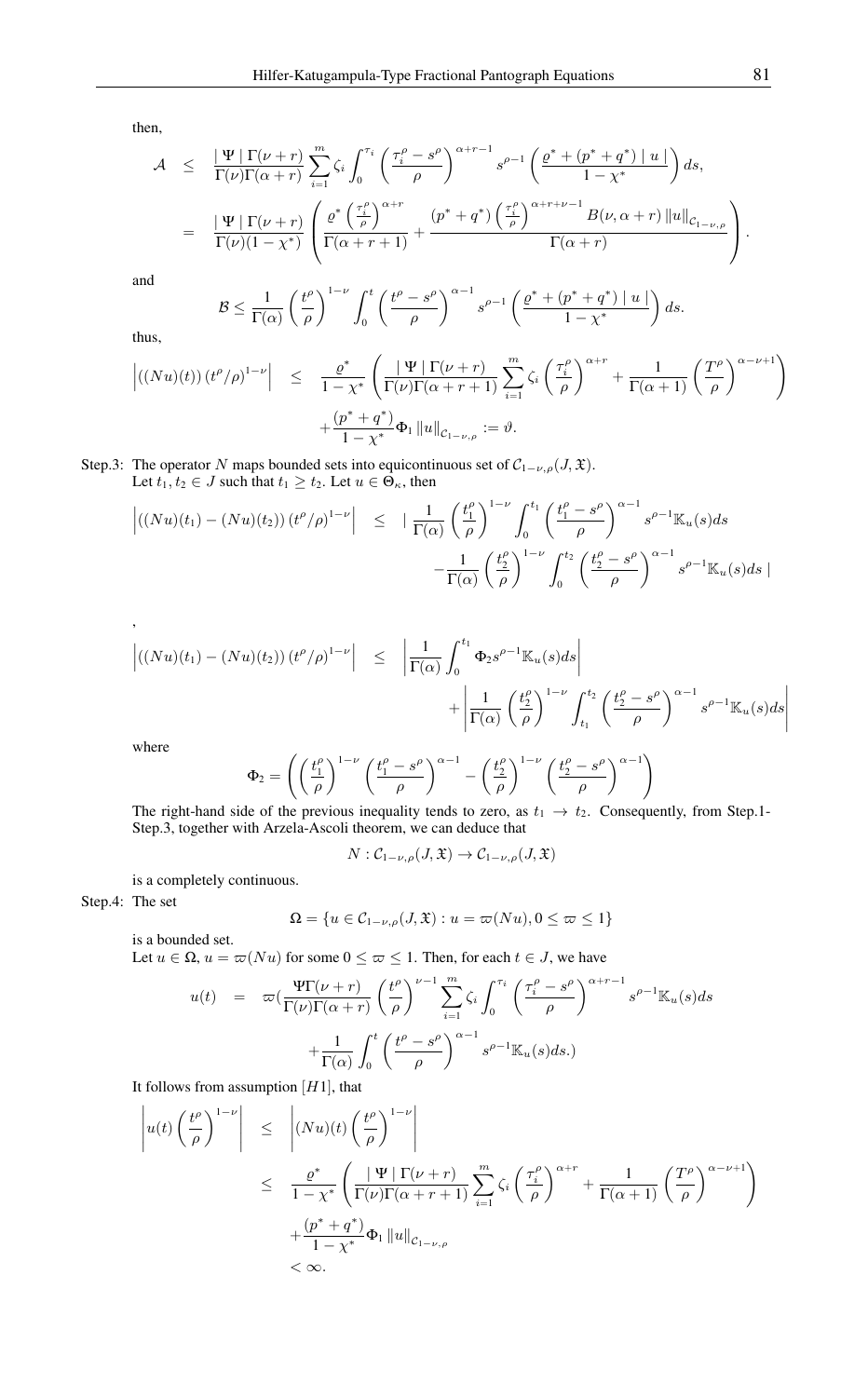Therefore, the set Ω is bounded.

Consequently, by Schaefer's fixed point theorem we conclude that  $N$  has a fixed point which is a solution of problem  $(1.1)$ .  $\Box$ 

## <span id="page-8-4"></span>**Theorem 3.2.** *Assume that*  $[H1] - [H3]$  *hold. Then the problem* [\(1.1\)](#page-0-0) *has a unique solution.*

*Proof.* Consider the well-defined operator  $N$  :  $C_{1-\nu,\rho}(J,\mathfrak{X}) \to C_{1-\nu,\rho}(J,\mathfrak{X})$ , defined in [\(3.1\)](#page-6-0). Clearly, by Lemma [2.9](#page-3-3) and Theorem [3.1,](#page-5-1) the fixed points of the operator  $N$  are solutions of the problem [\(1.1\)](#page-0-0). Now it remains to show that the solution is unique. Let  $u, v \in C_{1-\nu,\rho}(J,\mathfrak{X})$ , then we get

<span id="page-8-1"></span>
$$
\left| ((Nu)(t) - (Nv)(t)) (t^{\rho}/\rho)^{1-\nu} \right| \leq \frac{|\Psi| \Gamma(\nu+r)}{\Gamma(\nu)\Gamma(\alpha+r)} \sum_{i=1}^{m} \zeta_i \int_0^{\tau_i} \left( \frac{\tau_i^{\rho} - s^{\rho}}{\rho} \right)^{\alpha+r-1} s^{\rho-1} |\mathbb{K}_u(s) - \mathbb{K}_v(s)| ds.
$$
  
+ 
$$
\frac{1}{\Gamma(\alpha)} \left( \frac{t^{\rho}}{\rho} \right)^{1-\nu} \int_0^t \left( \frac{t^{\rho} - s^{\rho}}{\rho} \right)^{\alpha-1} s^{\rho-1} |\mathbb{K}_u(s) - \mathbb{K}_v(s)| ds. (3.2)
$$

, and by using assumption  $|H2|$ , we can estimate

<span id="page-8-0"></span>
$$
|\mathbb{K}_u(s) - \mathbb{K}_v(s)| \le \frac{2K \mid u - v \mid}{1 - K^*}.
$$
\n(3.3)

<span id="page-8-2"></span>.

By substituting  $(3.3)$  into inequalities  $(3.2)$  and using  $[H2]$  we get

$$
\left| (Nu)(t) - (Nv)(t) (t^{\rho}/\rho)^{1-\nu} \right| \le \frac{2K}{1 - K^*} \Phi_1 \|u - v\|_{\mathcal{C}_{1-\nu,\rho}}
$$

then,

$$
|(Nu)(t) - (Nv)(t) (t^{\rho}/\rho)^{1-\nu}| \le \Lambda \|u - v\|_{C_{1-\nu,\rho}}.
$$

It follows from assumption  $[H3]$ , that the operator N is a contraction map. By well known Banach contraction principle, we can deduce that  $N$  has a unique fixed point which is the solution of the problem  $(1.1)$ .

#### 4 Ulam's Stability Results.

 $\bigg\}$  $\overline{\phantom{a}}$  $\overline{\phantom{a}}$  $\overline{\phantom{a}}$  $\vert$ 

In this section, We will prove the Ulam stability result for the problem  $(1.1)$ . Now, we will give definitions of Ulam-Hyers stable (U.H.S.) for the implicit pantograph Hilfer-Katugampola-type fractional differential equations [\(1.1\)](#page-0-0).

For  $\epsilon > 0$  and  $\psi : J \to [0, \infty)$  is a continuous function, we consider the following inequality:

$$
| \,^{\rho}D_{0+}^{\alpha,\beta}Z(t) - f(t,Z(t),Z(\lambda t), \,^{\rho}D_{0+}^{\alpha,\beta}Z(\lambda t)) \, | \le \epsilon. \tag{4.1}
$$

**Definition 4.1.** The problem [\(1.1\)](#page-0-0) is said to be U.H.S. if there exists the real number  $C_u > 0$ such that for all  $\epsilon > 0$  and for each solution  $Z \in C_{1-\nu,\rho}^{\nu}(J,\mathfrak{X})$  of the inequality [\(4.1\)](#page-8-2) there exists the solution  $u \in C_{1-\nu,\rho}^{\nu}(J,\mathfrak{X})$  of the problem  $(1.1)$  with

$$
| Z(t) - u(t) | \le C_u \epsilon, \qquad t \in J.
$$

<span id="page-8-3"></span>**Remark 4.2.** The function  $Z \in C_{1-\nu,\rho}^{\nu}(J,\mathfrak{X})$  is a solution of the inequality [\(4.1\)](#page-8-2), if and only if, there exists the function  $g \in C_{1-\nu,\rho}^{\nu}(J,\mathfrak{X}))$  such that

(a). 
$$
| g(t) | \le \epsilon
$$
,  $t \in J$ .  
\n(b).  ${}^{\rho}D_{0+}^{\alpha,\beta}Z(t) = f(t, Z(t), Z(\lambda t), {}^{\rho}D_{0+}^{\alpha,\beta}Z(\lambda t)) + g(t)$ ,  $t \in J$ .

<span id="page-8-5"></span>**Lemma 4.3.** Let  $\rho > 0$ ,  $0 < \alpha < 1$ , and  $0 \le \beta \le 1$ . If the function  $Z \in C_{1-\nu,\rho}^{\nu}(J,\mathfrak{X})$  is the *solution of the inequality [\(4.1\)](#page-8-2), then* Z *is the solution of the following integral inequality*

$$
Z(t) - \Xi_Z - \frac{1}{\Gamma(\alpha)} \int_0^t \left( \frac{t^{\rho} - s^{\rho}}{\rho} \right)^{\alpha - 1} s^{\rho - 1} \mathbb{K}_Z(s) ds \le \Upsilon \epsilon
$$

*where*

$$
\Xi_Z = \frac{\Psi \Gamma(\nu + r)}{\Gamma(\nu)\Gamma(\alpha + r)} \left(\frac{t^{\rho}}{\rho}\right)^{\nu - 1} \sum_{i=1}^m \zeta_i \int_0^{\tau_i} \left(\frac{\tau_i^{\rho} - s^{\rho}}{\rho}\right)^{\alpha + r - 1} s^{\rho - 1} \mathbb{K}_Z(s) ds
$$

$$
\Upsilon = \frac{|\Psi| \Gamma(\nu + r) \left(\frac{T^{\rho}}{\rho}\right)^{\alpha + r + \nu - 1} m \zeta}{\Gamma(\nu)\Gamma(\alpha + r + 1)} + \frac{1}{\Gamma(\alpha + 1)} \left(\frac{T^{\rho}}{\rho}\right)^{\alpha}.
$$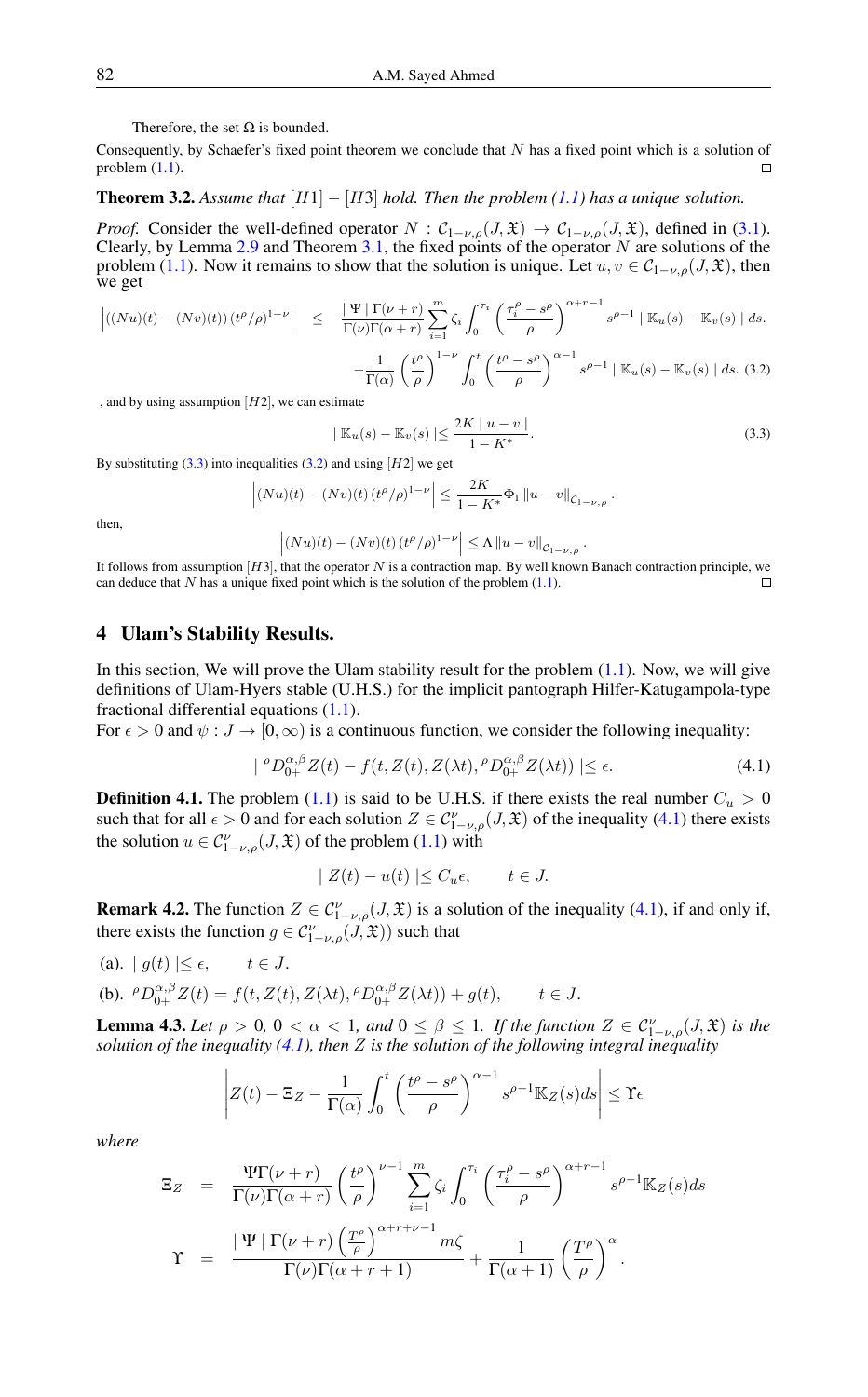*Proof.* In view of Remark  $(4.2)$ , we have

$$
\begin{array}{rcl}\n{}^{\rho}D_{0+}^{\alpha,\beta}Z(t) & = & f(t, Z(t), Z(\lambda t), {}^{\rho}D_{0+}^{\alpha,\beta}Z(\lambda t)) + g(t), \\
& = & \mathbb{K}_Z(t) + g(t).\n\end{array}
$$

Then

$$
Z(t) = \frac{\Psi \Gamma(\nu + r)}{\Gamma(\nu)\Gamma(\alpha + r)} \left(\frac{t^{\rho}}{\rho}\right)^{\nu - 1} \sum_{i=1}^{m} \zeta_{i} \left(\int_{0}^{\tau_{i}} \left(\frac{\tau_{i}^{\rho} - s^{\rho}}{\rho}\right)^{\alpha + r - 1} s^{\rho - 1} \mathbb{K}_{Z}(s) ds + \int_{0}^{\tau_{i}} \left(\frac{\tau_{i}^{\rho} - s^{\rho}}{\rho}\right)^{\alpha + r - 1} s^{\rho - 1} g(s) ds\right) + \frac{1}{\Gamma(\alpha)} \left(\int_{0}^{t} \left(\frac{t^{\rho} - s^{\rho}}{\rho}\right)^{\alpha - 1} s^{\rho - 1} \mathbb{K}_{Z}(s) ds + \int_{0}^{t} \left(\frac{t^{\rho} - s^{\rho}}{\rho}\right)^{\alpha - 1} s^{\rho - 1} g(s) ds\right).
$$
  
From this we get the following:

From this we get the following:

$$
\begin{split}\n&\left| Z(t) - \Xi_Z - \frac{1}{\Gamma(\alpha)} \int_0^t \left( \frac{t^{\rho} - s^{\rho}}{\rho} \right)^{\alpha - 1} s^{\rho - 1} \mathbb{K}_Z(s) ds \right| \\
&= \left| \frac{\Psi \Gamma(\nu + r)}{\Gamma(\nu) \Gamma(\alpha + r)} \left( \frac{t^{\rho}}{\rho} \right)^{\nu - 1} \sum_{i=1}^m \zeta_i \int_0^{\tau_i} \left( \frac{\tau_i^{\rho} - s^{\rho}}{\rho} \right)^{\alpha + r - 1} s^{\rho - 1} g(s) ds + \frac{1}{\Gamma(\alpha)} \int_0^t \left( \frac{t^{\rho} - s^{\rho}}{\rho} \right)^{\alpha - 1} s^{\rho - 1} g(s) ds \right| \\
&\leq \frac{|\Psi| \Gamma(\nu + r)}{\Gamma(\nu) \Gamma(\alpha + r)} \left( \frac{t^{\rho}}{\rho} \right)^{\nu - 1} \sum_{i=1}^m \zeta_i \int_0^{\tau_i} \left( \frac{\tau_i^{\rho} - s^{\rho}}{\rho} \right)^{\alpha + r - 1} s^{\rho - 1} |g(s)| ds + \frac{1}{\Gamma(\alpha)} \int_0^t \left( \frac{t^{\rho} - s^{\rho}}{\rho} \right)^{\alpha - 1} s^{\rho - 1} |g(s)| ds \\
&\leq \frac{|\Psi| \Gamma(\nu + r)}{\Gamma(\nu) \Gamma(\alpha + r)} \left( \frac{t^{\rho}}{\rho} \right)^{\nu - 1} \sum_{i=1}^m \zeta_i \int_0^{\tau_i} \left( \frac{\tau_i^{\rho} - s^{\rho}}{\rho} \right)^{\alpha + r - 1} s^{\rho - 1} e ds + \frac{1}{\Gamma(\alpha)} \int_0^t \left( \frac{t^{\rho} - s^{\rho}}{\rho} \right)^{\alpha - 1} s^{\rho - 1} e ds \\
&\leq \left( \frac{|\Psi| \Gamma(\nu + r) \left( \frac{T^{\rho}}{\rho} \right)^{\alpha + r + \nu - 1} m \zeta}{\Gamma(\nu) \Gamma(\alpha + r + 1)} + \frac{1}{\Gamma(\alpha + 1)} \left( \frac{T^{\rho}}{\rho} \right)^{\alpha} \right) \epsilon \\
&= \Gamma \epsilon\n\end{split}
$$

<span id="page-9-0"></span>**Lemma 4.4.** *(*[\[23\]](#page-11-11)) Assume that  $\phi : [0, T] \to [0, \infty)$  *is a real function and*  $\psi(\cdot)$  *is a non-negative locally integrable function on* [0, T]. Let there exists  $k > 0, \theta > 0$ , and  $0 < \alpha < 1$ , such that

$$
\phi(t) \le \psi(t) + \theta \int_0^t \left(\frac{t^{\rho} - s^{\rho}}{\rho}\right)^{\alpha - 1} s^{\rho - 1} \phi(s) ds
$$

*Then, there exist a constant*  $C = C(\alpha)$  *such that for*  $t \in [0, T]$ *, we have* 

$$
\phi(t) \le \psi(t) + C\theta \int_0^t \left(\frac{t^{\rho} - s^{\rho}}{\rho}\right)^{\alpha - 1} s^{\rho - 1} \psi(s) ds
$$

<span id="page-9-1"></span>Theorem 4.5. *Assume that the hypotheses* [H2], [H3] *are satisfied. Then, the problem [\(1.1\)](#page-0-0) is U.H.S..*

*Proof.* Let  $\epsilon > 0$  and let for any  $t \in J$  the function  $Z \in C_{1-\nu,\rho}^{\nu}(J,\mathfrak{X})$  satisfies the inequality [\(4.1\)](#page-8-2). In the light of Theorem [3.2,](#page-8-4)  $u \in C_{1-\nu,\rho}^{\nu}(J,\mathfrak{X})$  is the unique solution of the problem [\(1.1\)](#page-0-0). By using Lemma [2.9,](#page-3-3) we have

$$
u(t) = \Xi_u + \frac{1}{\Gamma(\alpha)} \int_0^t \left(\frac{t^{\rho} - s^{\rho}}{\rho}\right)^{\alpha - 1} s^{\rho - 1} \mathbb{K}_u(s) ds.
$$

where

$$
\Xi_u = \frac{\Psi \Gamma(\nu + r)}{\Gamma(\nu)\Gamma(\alpha + r)} \left(\frac{t^{\rho}}{\rho}\right)^{\nu - 1} \sum_{i=1}^m \zeta_i \int_0^{\tau_i} \left(\frac{\tau_i^{\rho} - s^{\rho}}{\rho}\right)^{\alpha + r - 1} s^{\rho - 1} \mathbb{K}_u(s) ds.
$$

Now, if  $u(\tau_i) = Z(\tau_i)$  and  $^{\rho} \mathcal{J}_{0+}^{1-\nu} u(0) = ^{\rho} \mathcal{J}_{0+}^{1-\nu} Z(0)$ , then  $\Xi_u = \Xi_Z$ , and that

$$
\begin{array}{rcl}\n|\Xi_u - \Xi_Z| & \leq & \frac{\Psi \Gamma(\nu + r)}{\Gamma(\nu) \Gamma(\alpha + r)} \left(\frac{t^{\rho}}{\rho}\right)^{\nu - 1} \sum_{i = 1}^m \zeta_i \int_0^{\tau_i} \left(\frac{\tau_i^{\rho} - s^{\rho}}{\rho}\right)^{\alpha + r - 1} s^{\rho - 1} \,|\, \mathbb{K}_u(s) \mathbb{K}_Z(s) \,|\, ds, \\
& \leq & \frac{\Psi \Gamma(\nu + r)}{\Gamma(\nu) \Gamma(\alpha + r)} \left(\frac{t^{\rho}}{\rho}\right)^{\nu - 1} \sum_{i = 1}^m \zeta_i \int_0^{\tau_i} \left(\frac{\tau_i^{\rho} - s^{\rho}}{\rho}\right)^{\alpha + r - 1} s^{\rho - 1} \left(\frac{2K}{1 - K^*}\right) \,|\, u(s) - Z(s) \,|\, ds, \\
& \leq & \frac{\Psi \Gamma(\nu + r)}{\Gamma(\nu) \Gamma(\alpha + r)} \left(\frac{t^{\rho}}{\rho}\right)^{\nu - 1} \left(\frac{2K}{1 - K^*}\right) \sum_{i = 1}^m \zeta_i^{\rho} \mathcal{J}_{0+}^{\alpha + r} \,|\, u(\tau_i) - Z(\tau_i) \,|\, = 0.\n\end{array}
$$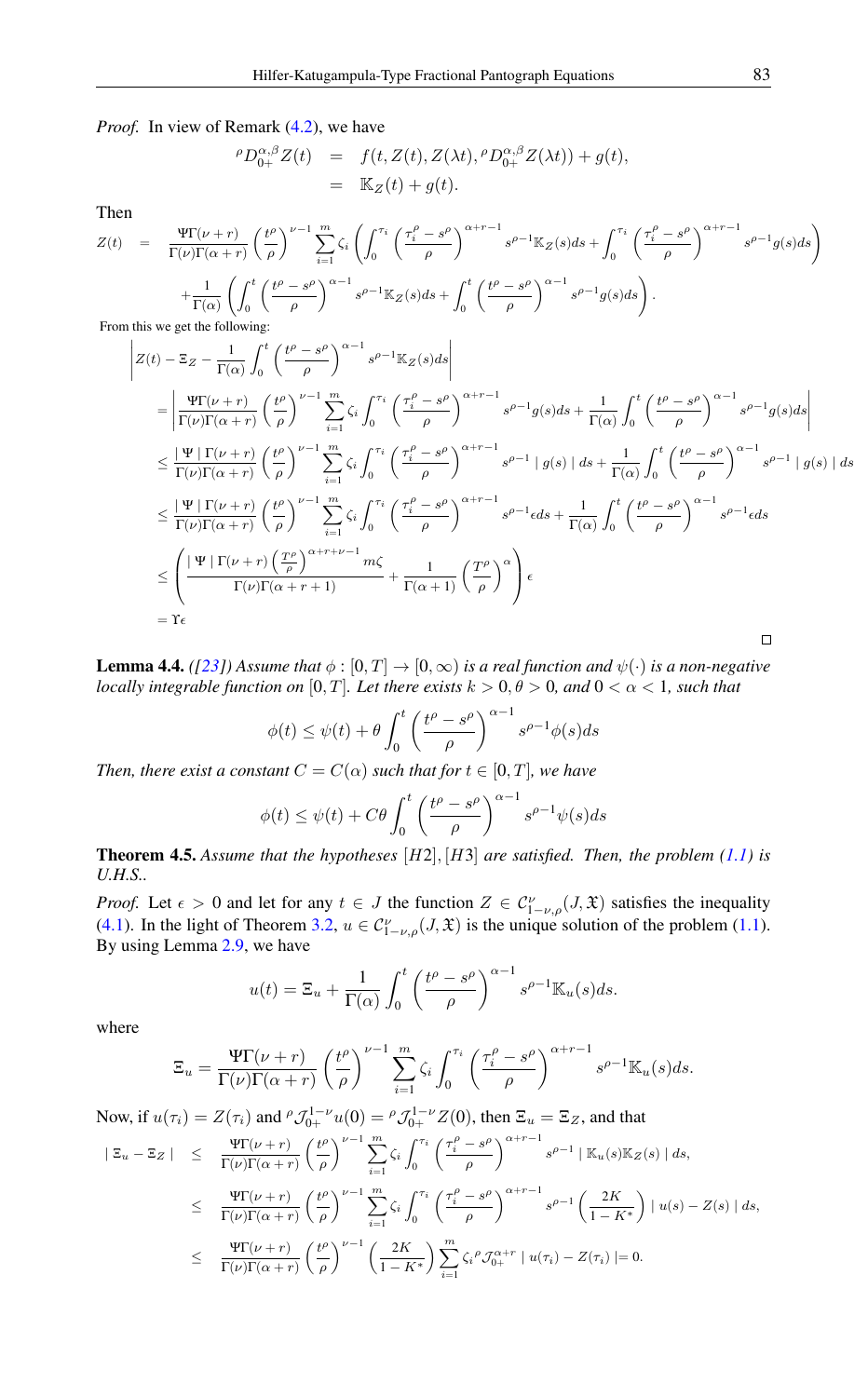Then we have,

$$
u(t) = \Xi_Z + \frac{1}{\Gamma(\alpha)} \int_0^t \left(\frac{t^{\rho} - s^{\rho}}{\rho}\right)^{\alpha - 1} s^{\rho - 1} \mathbb{K}_u(s) ds.
$$
  
gration of inequality (4.1) for any  $t \in I$ , we have

By applying Lemma  $4.3$  and integration of inequality  $(4.1)$  for any

$$
|Z(t) - u(t)| \leq \left| Z(t) - \Xi_Z - \frac{1}{\Gamma(\alpha)} \int_0^t \left( \frac{t^{\rho} - s^{\rho}}{\rho} \right)^{\alpha - 1} s^{\rho - 1} \mathbb{K}_Z(s) ds \right|
$$

$$
+ \frac{1}{\Gamma(\alpha)} \int_0^t \left( \frac{t^{\rho} - s^{\rho}}{\rho} \right)^{\alpha - 1} s^{\rho - 1} |\mathbb{K}_Z(s) - \mathbb{K}_u(s)| ds
$$

and by using inequality [\(3.3\)](#page-8-0), we can obtain that

$$
| Z(t) - u(t) | \leq \Upsilon \epsilon + \frac{1}{\Gamma(\alpha) \left( \frac{2K}{1 - K^*} \right)} \int_0^t \left( \frac{t^{\rho} - s^{\rho}}{\rho} \right)^{\alpha - 1} s^{\rho - 1} | Z(s) - u(s) | ds
$$

Now, applying Lemma [4.4,](#page-9-0) we get

$$
| Z(t) - u(t) | \leq \Upsilon \epsilon \left( 1 + \left( \frac{2K}{(1 - K^*) \Gamma(\alpha + 1)} \right) \left( \frac{T^{\rho}}{\rho} \right)^{\alpha} \right) := C_u \epsilon
$$

Therefore, the problem [\(1.1\)](#page-0-0) is U.H.S.

# 5 Applications.

In this section, we give an example to illustrate our main results.

Example 5.1. We consider the following implicit pantograph Hilfer-Katugampola-type fractional differential equation

<span id="page-10-2"></span>
$$
{}^{1/2}D_{0+}^{\frac{2}{3},\frac{1}{2}}u(t) = \frac{1}{35e^{2t+1}\left(1+|u(t)|+|u(\frac{1}{2}t)|+|^{1/2}D_{0+}^{\frac{2}{3},\frac{1}{2}}u(\frac{1}{2}t)|\right)} \quad t \in (0,1],
$$
  

$$
\left({}^{1/2}\mathcal{J}_{0+}^{\frac{1}{6}}u\right)(0) = 3^{1/2}\mathcal{J}_{0+}^{\frac{1}{2}}u(3/2) \quad, \nu = \alpha + \beta(1-\alpha).
$$
 (5.1)

Here,  $^{\rho}D_{1+}^{\alpha,\beta}$  is the Hilfer-Katugampola fractional derivative,  $\rho = 1/2, \alpha = 2/3, \beta = 1/2,$  $\nu = 5/6$ ,  $\zeta_1 = 3$  and  $\tau_1 = 3/2$ . Let

$$
f(t, u, v, \omega) = \frac{1}{35e^{2t+1} (1+|u|+|v|+|\omega|)}
$$

Clearly, for  $u, v, \omega, \bar{u}, \bar{v}, \bar{\omega} \in \mathbb{R}_+$  and  $t \in (0, 1]$ , the functions f is continuous and the hypotheses  $[H2], [H3]$  are satisfied with  $K = K^* = \frac{1}{35e}$ . Therefore, by simple calculations, we get  $|\Psi|$ 0.3935 and  $\Lambda \approx 0.097813 < 1$ . Hence, from Theorem [3.2,](#page-8-4) it follows that the problem [\(5.1\)](#page-10-2) has a unique solution. Furthermore, it implies from Theorem [4.5,](#page-9-1) that the problem [\(5.1\)](#page-10-2) is U.H.S.

# 6 Conclusion

The existence and uniqueness theorems of solutions to a class of implicit Hilfer-Katugampolatype fractional pantograph differential equation with nonlocal katugampola fractional integral conditions have been studied. For the mentioned theorems, the obtained results have been derived by different methods of analysis like Schaefer's fixed point theorem and Banach contraction principle. Also, some convenient results about (U.H.) stability have been established. The acquired results have been justified by one pertinent example. In the future, the above results and analysis can be extended to stochastic fractional differential equation involving Hilfer-Katugampola fractional derivative.

# <span id="page-10-0"></span>References

<span id="page-10-1"></span>[1] K.M. Furati, M.D. Kassim and N. Tatar, *Existence and uniqueness for a problem involving Hilfer factional derivative*, Comput. Math. Appl. 64(2012), 1616-1626.

 $\Box$